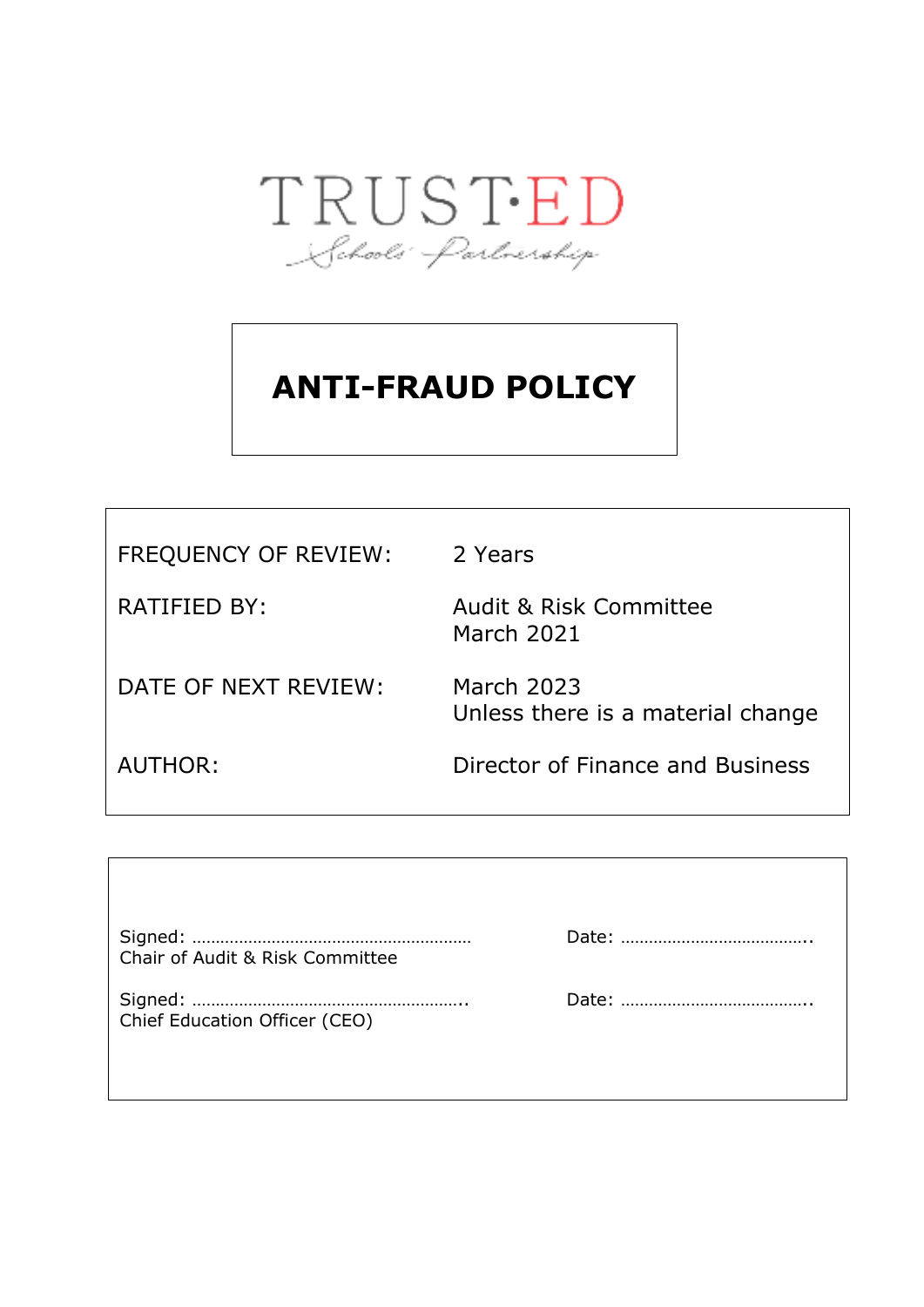# **Fraud Policy Statement**

TrustEd Schools' Partnership has a duty to its stakeholders to take all responsible steps to prevent fraud occurring, whether perpetrated by trustees, staff, pupils, parents, contractors, suppliers or any member of the public.

The Trust maintains robust control mechanisms to both prevent and detect fraud. All Trust managers have a responsibility for maintaining agreed, documented control systems and must be seen to be setting an example by complying fully with procedures and controls. The effectiveness of controls is subject to cyclical review by the internal audit system and follows all guidance as laid down in the Academies Financial Handbook.

Trustees and members of staff have a responsibility to protect the assets and reputation of the Trust and are expected to be alert to the potential for fraud.

Within the Trust, robust internal controls and processes have been established to report concerns and maintain confidentiality as appropriate.

# **Purpose**

Through this Policy, the Trust is determined to demonstrate that it will not tolerate fraud, corruption, or abuse of position for personal gain in any area or aspect of the Trust's activities. The Trust is committed to ensuring full compliance with the Academies Financial Handbook at all times.

The Trust considers that all instances of fraud, corruption and other dishonesty endanger the achievement of the Trust's school improvement aims, potentially diverting limited resources from the provision of education. Furthermore, abuse of the Trust's resources, assets and services undermine the Trust's reputation and threaten its sound financial standing.

The purpose of this Policy is to set out the Trust's approach for countering fraud and corruption.The Policy:

- defines fraud, corruption and bribery.
- identifies the scope of the applicability of the Policy.
- sets out the Trust's intended culture and stance against fraud, corruption and bribery.
- identifies how to raise concerns and to report malpractice.

# **Fraud – Working Definition**

The Trust defines fraud as the range of abuse and malpractice that is covered by the Fraud Act 2006.

Fraud is an abuse of knowledge or position, or deception, that is done deliberately to create anunfair gain for the perpetrator or for a related person or entity and / or cause a disadvantage to another. It takes place in many ways: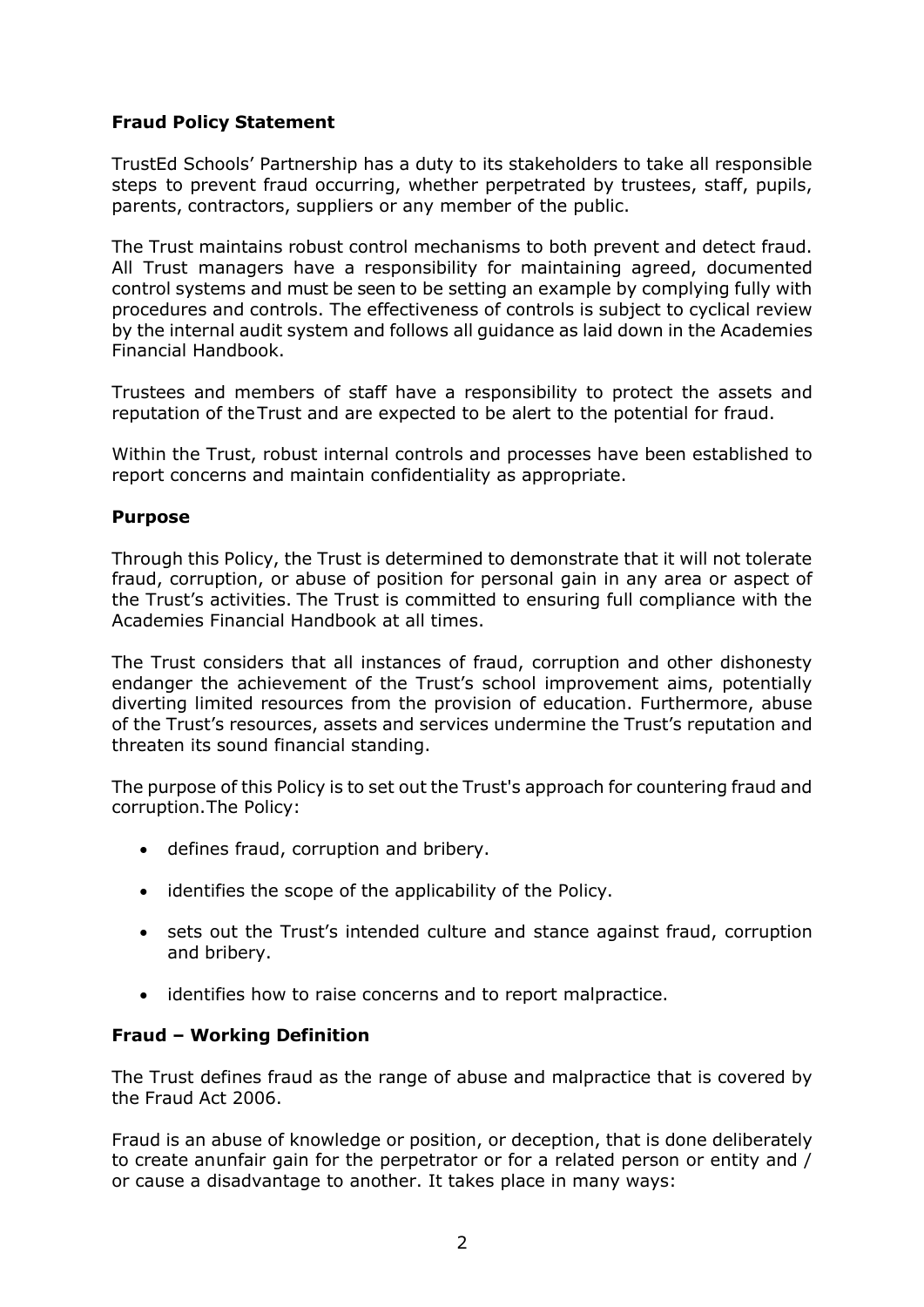- ➢ withholding information
- $\triangleright$  acting in a deliberately misleading way
- $\triangleright$  misrepresenting a situation to others
- $\triangleright$  abusing of position

Fraud is always deceitful, immoral, and intentional. It creates an unfair gain for one party and/or a disadvantage for another. Gains and losses do not have to be direct. A gain to a related party or company through intentional abuse of position, albeit not directly to the individual involved, is still fraudulent. In the same way, using the Trust's name to procure personal goods and services is also fraudulent; where there is deliberate abuse of position to make a gain in the form of goods and services at a discount price or to get the Trust to pay for them.

# **Corruption – Working Definition**

Corruption normally involves the above with some bribe, threat or reward being involved.

# **Bribery – Working Definition**

The Trust considers the four key offences under the Bribery Act 2010:

- 1. Bribery of another person
- 2. Accepting a bribe
- 3. Bribing a foreign official
- 4. Failing to prevent bribery.

Within the Trust and its school's bribery is not tolerated under any circumstance.

In line with the Trust's Gifts and Hospitality Policy, the Trust considers it is unacceptable to:

- $\triangleright$  give, promise to give, or offer a payment, gift or hospitality with the expectation or hopethat a business advantage will be received, or to reward a business advantage already given.
- $\triangleright$  give, promise to give, or offer a payment, gift or hospitality to a government official, agent or representative to *facilitate or expedite* a routine procedure.
- $\triangleright$  accept payment from a third party, knowing or suspecting it is offered with the expectation that it will obtain a business advantage for them.
- $\triangleright$  accept a gift or hospitality from a third party, knowing or suspecting that it is offered or provided with an expectation that a business advantage will be provided by the Trust in return.
- ➢ retaliate against or threaten a person who has refused to commit a bribery offence or who has raised concerns under this or other related Trust policies.

# **Facilitation Payments**

Facilitation payments are not tolerated by the Trust and are illegal. Facilitation payments are unofficial payments made to public officials in order to secure or expedite a particular action or actions.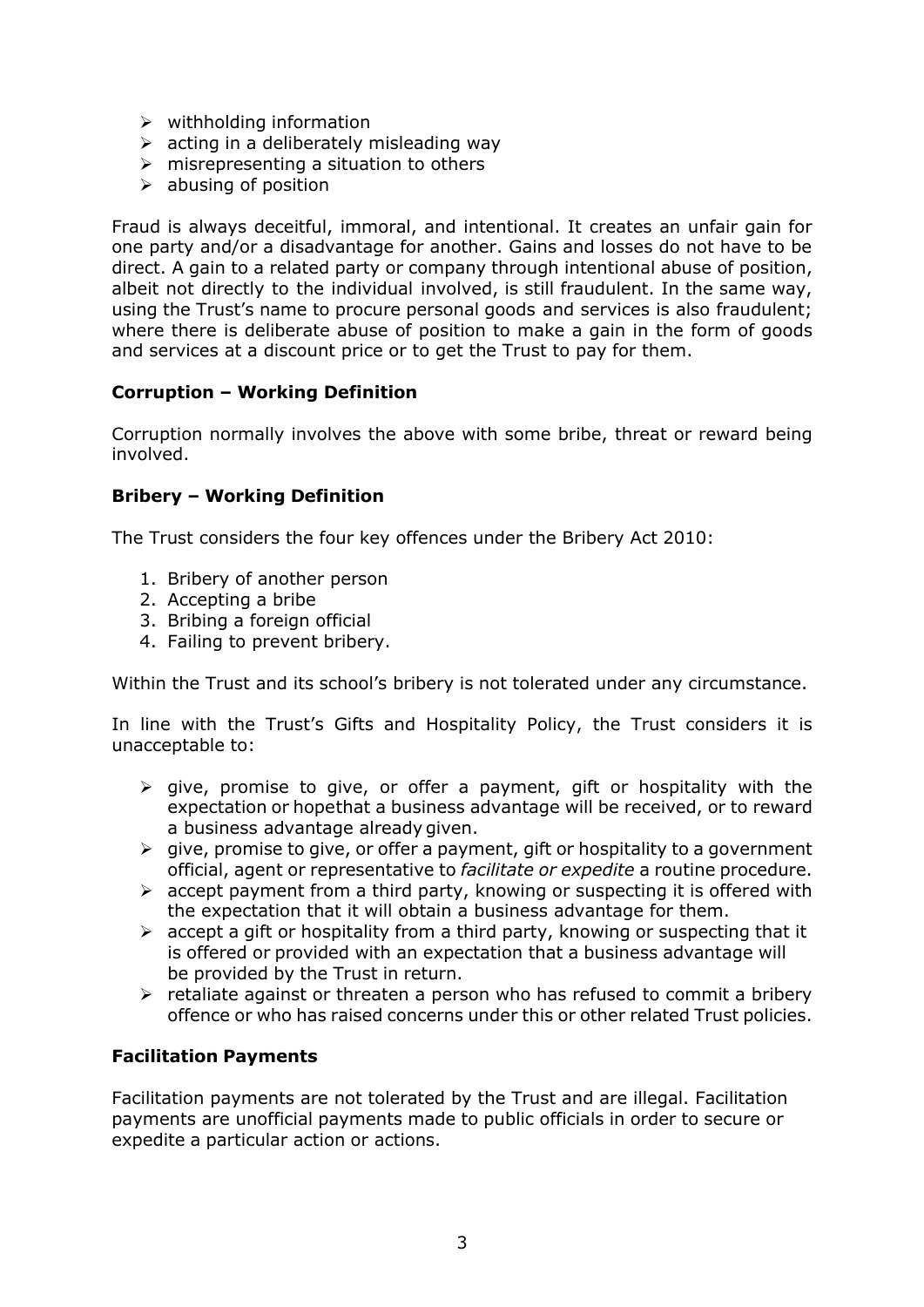# **Scope of Policy**

This Policy applies to all Trustees and staff.

The Trust expects that trustees and staff and associated organisations e.g., partners, suppliers, contractors, and service providers with which it deals, will act with integrity and without thought or actions involving fraud. Where appropriate, the Trust will include clauses in its contracts about the consequences of fraud, bribery and corruption. Evidence of such acts is most likely to lead to a termination of the particular contract and may also lead to prosecution.

The Trust follows the seven principles of public life defined by the Nolan Committee 1995, and expects all members, trustees and staff and those acting as its agents to conduct themselves according to them at all times. The seven principles are:

- **Honesty**  holders of public office have a duty to declare any private interests relating to their public duties and to take steps to resolve any conflicts arising in a way that protects the public interest.
- **Integrity**  holders of public office should not place themselves under any financial or other obligation to outside individuals or organisations that might influence them in the performance of their official duties.
- **Selflessness** holders of public office should take decisions solely in terms of the publicinterest. They should not do so in order to gain financial or other material benefits for themselves, their family, or their friends.
- **Objectivity**  in carrying out public business, including making public appointments, awarding contracts, or recommending individuals for rewards and benefits, holders of public office should make choices on merit.
- **Openness** holders of public office should be as open as possible about all the decisionsand actions that they take. They should give reasons for their decisions and restrict information only when the wider public interest clearly demands.
- **Accountability** holders of public office are accountable for their decisions and actions to the public and must submit themselves to whatever scrutiny is appropriate to their office.
- **Leadership**  holders of public office should promote and support these principles by leadership and example.

Through observance of these principles the Trust requires members, trustees and staff to be alert to the possibility of fraud, corruption and dishonesty in all their dealings.

The Trust also requires that staff responsible for its systems and procedures should design and operate systems and procedures which endeavour to minimise losses due to fraud, corruption,and other dishonest action and abuse in line with the Academies Financial Handbook and any other statutory ESFA requirements.

# **Anti-fraud and corruption culture**

TrustEd Schools' Partnership is determined that the culture and tone of the Trust will be one of honesty and zero tolerance to fraud and corruption of any kind. The Trust expects that members, trustees and staff at all levels will lead by example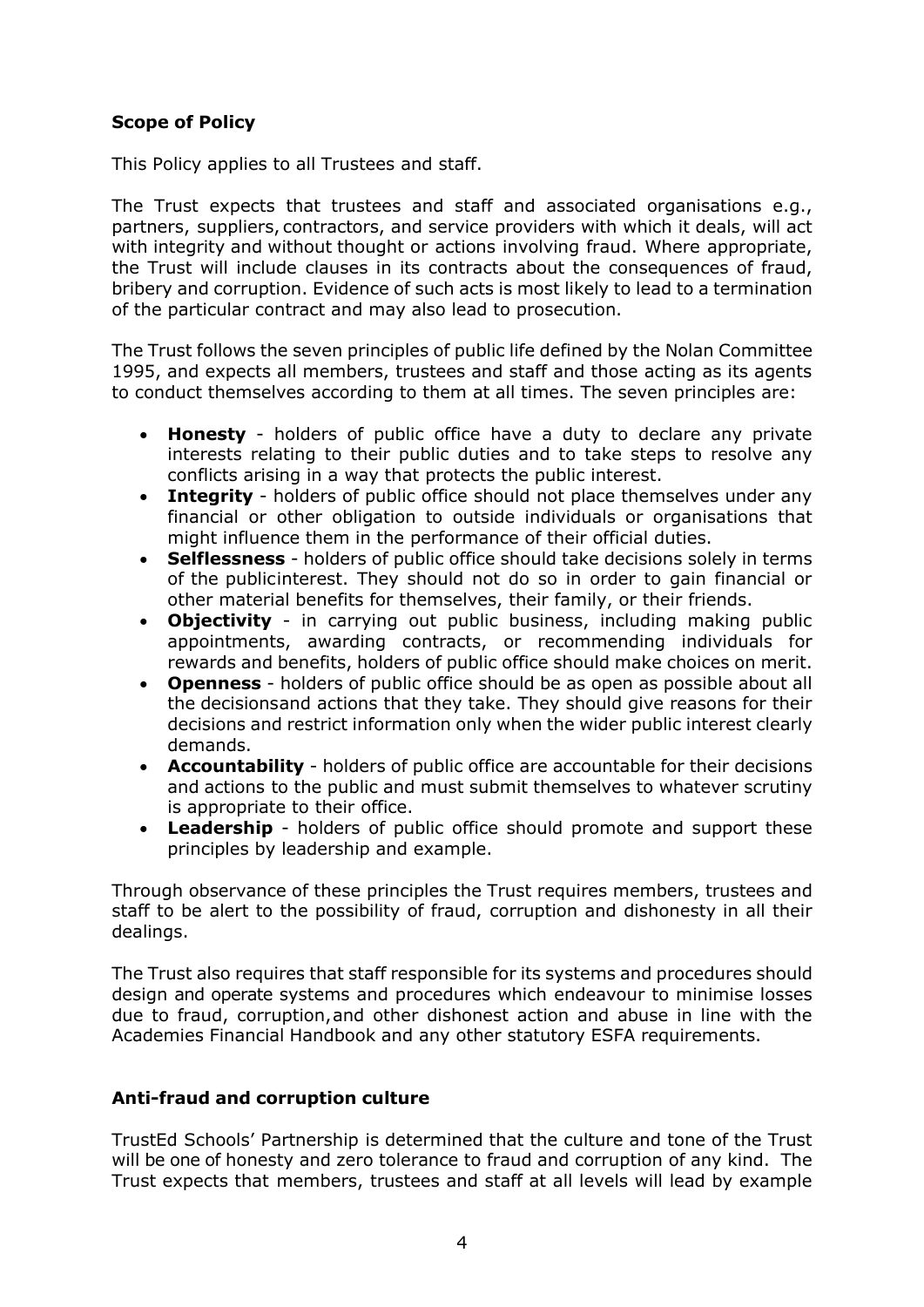in ensuring adherence to approved policies, financial regulations, codes of conduct and prescribed procedures and practices as laid out in the Academies Financial Handbook and other statutory and ESFA requirements.

The Trust implements and maintains robust systems of accountability and controls to ensure that its resources are properly applied in the way intended. These systems include, as far as ispractical, adequate internal controls to detect not only significant errors but also fraud and corruption.

The Trust's Audit and Risk Committee is responsible for overseeing internal controls, financial regularity and rigorous risk management.

# **Reporting Concerns**

All actual or suspected incidents of fraud, corruption or bribery in the Trust or a Trust school should be reported without delay to the Headteacher or Director of Finance and Business who will report it immediately to the Chief Education Officer (CEO) of the Trust.

If the Headteacher/ Director of Finance and Business is not available on the day the incident is reported, or if there are concerns about reporting it to the Director of Finance and Business, the incident should be reported immediately to the CEO. When individuals report suspected fraud, their suspicions will always be treated seriously, and all details provided will be recorded accurately and in a timely manner. Those reporting fraud, can be assured that all informationwill be dealt with in the strictest confidence and that anonymity will be preserved if requested. However, anonymity may not be able to be preserved if it is incompatible with a full and fair investigation.

Once details of the issue are recorded, a meeting of the Trust's Audit and Risk Committee (including the CEO) will be held, to decide on the initial response. The Audit and Risk Committee will report the incident and their response to the Chair of the Trust within 24 hours and keep him/her informed about progress in dealing with the incident.

The Trust believes that individual adherence to procedures as well as feeling supported to challenge matters which do not appear to be correct, provide the best protection against fraud and corruption. Therefore, it is essential, that this Policy is regularly communicated to trustees and staff.

# **Monitoring and Review**

The Trust's Director of Finance and Business has overall responsibility for the maintenance and operation of this Policy. The Policy will be reviewed regularly by the Trust Audit and Risk Committee and forms part the Trust's Financial procedures in line with the requirements of the Academies Financial Handbook.

*\*Please note that should there be any changes/further national guidance issued relevant to this policy, it will beupdated accordingly prior to the review date shown above and referred to the next Trust Board meeting.*